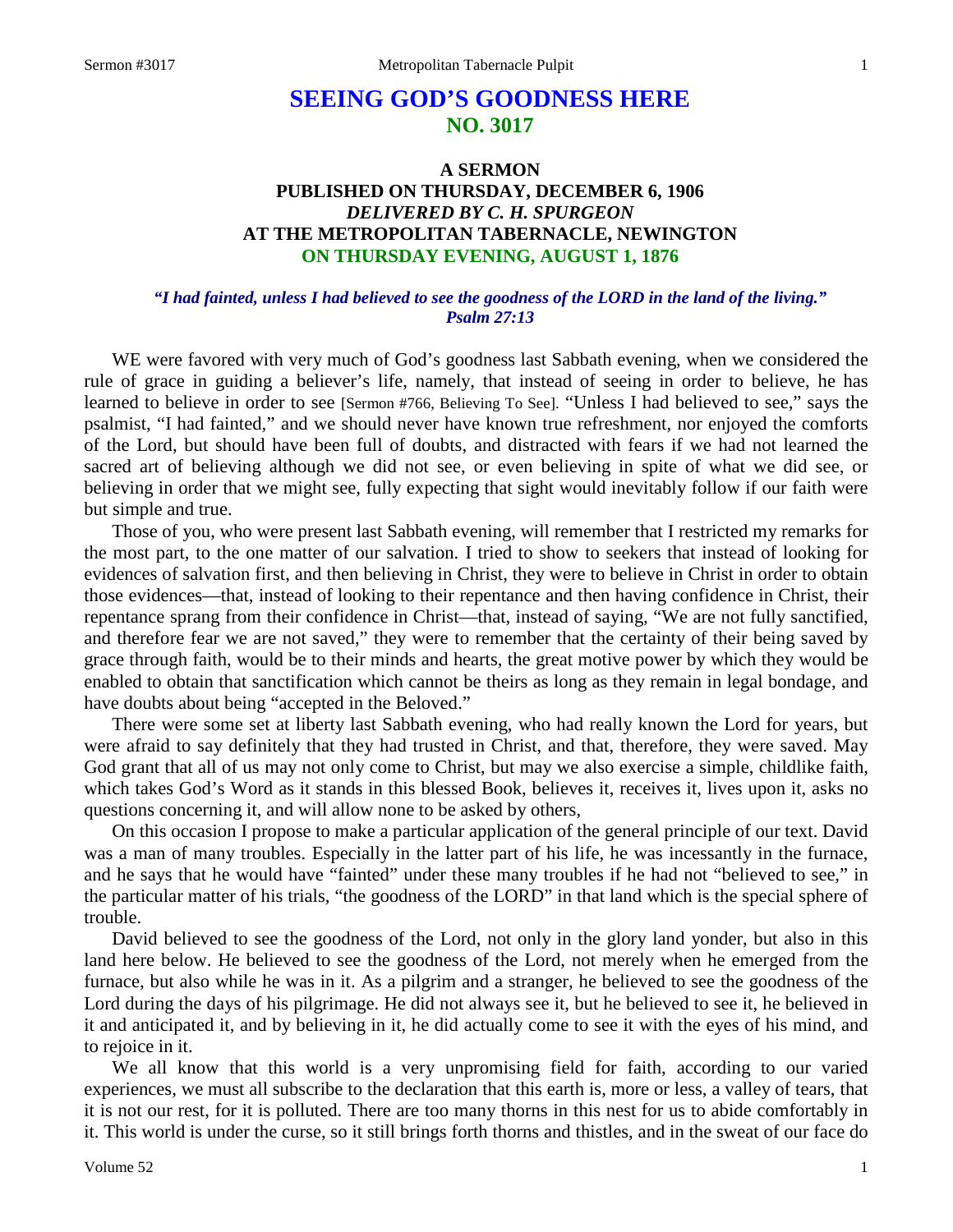we eat our bread until we return to the earth out of which man was at first taken. Were this world really to be our home, it would be a terrible fate for us, if we were always to live in this huge penal settlement, it would be sad indeed for us to know that we had continually to dwell where the shadow of the curse ever lingers, and where we have only the shadow of the cross to sustain us under it.

But faith comes into this unpromising field and believes that she shall see the goodness of the Lord even here. She rushes into the fiercest fight that ever rages here, fully believing that she shall see the banner of the Lord's mercy and truth waving even there. She bears the burden and heat of the earthly toil, and expects to experience the lovingkindness of the Lord beneath it all. She knows that she will see more of her God in the land beyond the flood, but still, she believes to see the goodness of the Lord even in this land of the living which is so distracted and disturbed with sorrows, and cares, and trials, and tribulations.

I want to show you first, that *faith is infallibly persuaded of God's goodness here,* secondly, that *she expects clearly to see that goodness here,* and thirdly, that *it is this expectation and belief which sustain the soul of the tried believer*.

**I.** First then, FAITH IS INFALLIBLY ASSURED OF THE GOODNESS OF THE LORD IN THIS TIME STATE.

*She is persuaded of this from what she knows of God Himself*. She could not believe that He could be otherwise than good. She reads the promises recorded in His Word, and she believes that they are all true and reliable. She can detect nothing that is unkind or ungenerous in any of them, they are all couched in the softest, gentlest, and most consoling words. The language used seems to her to have been selected on purpose to meet her case, and to make the promise suitable and sweet to her sorrowing heart. She feels sure that God could not be unkind.

With the psalmist she cries, "Truly God is good to Israel, even to such as are of a clean heart," and though, like the psalmist, she may have to write afterwards, "But as for me, my feet were almost gone; my steps had well-nigh slipped," yet she stands fast to her first declaration, "Truly God is good to Israel," however much surrounding circumstances may seem to prove the contrary, she knows that from the necessity of the divine nature, God must be good to His people both here and hereafter.

*When faith turns to the Bible and reads the history of the Lord's people, she sees that God has been good to them,* and knowing that He is "the same yesterday, and today, and for ever," she draws the cheering inference that He will also be good to her. Inasmuch as she can distinctly see that the trials and difficulties of the saints in the olden times, always wrought their lasting good, she is convinced beyond a shadow of a doubt, that her trials and troubles, overruled by the same loving Lord who cared for them, will work her lasting good, and that God will bless her now as He blessed His saints in the olden time.

Perhaps some of you have faith, but yet, possibly through lack of thought, you have not exercised it upon this particular point. If you are given to murmuring against God, you will often think thoughts which you would not like to hear or to see in spoken or written language. If someone should say to you, "God has been very unkind to you, I am sure that you cannot see the goodness of God displayed in your life," you would at once turn round upon such a slanderer and defend the character of your God from such an unjust accusation.

Although you often murmur against the Lord in your spirit, yet if another person should say in words what you have felt in your heart, you would then see the wickedness of your murmuring, and you would also see that in the depths of your soul, there is a firm confidence in the goodness of God to you. You need to stir up that holy fire and set it blazing, so that you may get comfort from its warmth, for it is true and it must be true, that God is now good, and always good, and good to the highest possible degree of goodness to all His children in their worst calamities, and their darkest seasons of sorrow.

But there are some conditions of life in which it is really a trial to faith to believe in the goodness of the Lord, as for instance, that of *long continued dire poverty*. Some of God's choicest saints are so poor that they not only lack luxuries, but they even lack the very necessaries of life. As a rule, possibly without exception, God does give His people bread and water, but sometimes the bread is only a very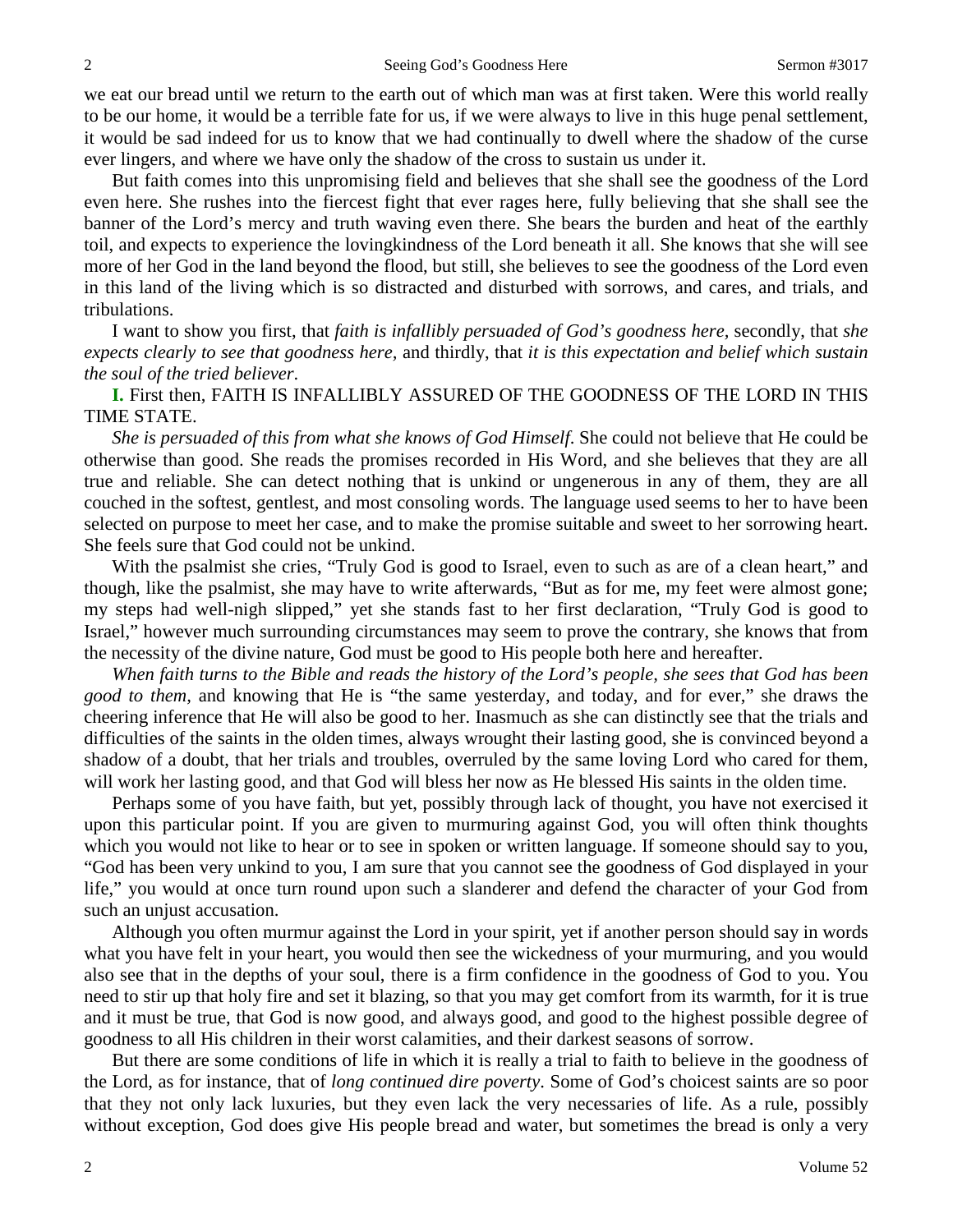small portion and the cup of water is a very tiny one. I have known a child of God, who has said to me, "I have struggled hard against poverty, I have undertaken first this, and then that, but in every case, I have failed. My little vessel has tried to enter the harbor of prosperity, but the cruel winds have always driven it back again into the rough sea of adversity. If I had been a spendthrift, if I had been wasteful in the days of my prosperity, or if I had not used my substance for the cause of God, I could understand my non-success. If God would again entrust me with ample means, I would cheerfully give to His cause, as I used to do, but alas! I have not anything left after my daily needs are supplied."

Unbelief asks, "can this be the goodness of the Lord?" But Faith answers, "Yes, it is, and it must be, I should faint in this poverty, I should give up in despair if, under all my trials and hardships, I were not sure of the goodness of God to me. If I were even starving to death, God should still have a good word out of my dying mouth. Even if He should let me die of starvation, it must be right, and He must be good."

There are others of God's children whose trials come from *constant sickness,* and some forms of illness are so trying that we are apt to ask ourselves why we should be subjected to them. I talked this morning with an aged sister in Christ, who years ago, met with an accident by which her head was so severely injured, that every alternate day her pain is almost unbearable. She can never go up to the house of God because the sound of the preacher's voice, or of the singing of the congregation, would be more than she could endure.

When we talked together, gently and softly, concerning the things of God, she quoted to me Psalm 119:75, "I know, O LORD, that thy judgments are right, and that thou in faithfulness have afflicted me." If anyone asks, "Can it be the goodness of the Lord thus to keep away one who really loves His house, and prizes His ordinances, to send her such sore sickness?"—we must reply, "Yes, it must be right. We cannot see how God's goodness can thus be manifested, but we are to believe that it is."

I may be addressing some others, who are subject to peculiarly trying infirmities, which un-fit you for the work you love, and the field of service where you have long been so happy and useful. Well, dear friends, in such a case as that, you must believe to see the goodness of the Lord in the land of the living in thus making your life to be one of sickness, and weariness, and pain.

The same rule also applies to *our bereavements*. How mysterious are the dispositions of providence in this matter! Many whom we cannot afford to lose are taken away from us, while others who seem to do no good, continue to live. Death appears to spare the hemlock, and to cut down the oak and the cedar. Where there is a man who only cumbers the ground, he is often allowed to remain, while others who are like pillars of Christ's church are taken away.

I know a little village where there were but a few poor inhabitants, and one man of substance whom I very greatly esteemed. Towards the small salary of the pastor in that village, my friend contributed three-fourths, if not nine-tenths. He was the mainstay of that little Christian community. When I found him last week very ill with fever, and joined with other friends in earnest prayer that his life might be spared, it seemed to us absolutely essential to the welfare of that village church that he should be kept here at least a little longer.

But now that the Lord has taken him home to Himself, what can we say? We must not begin to cavil at what God has done, but say to Him, "We are sure that whatsoever Thou doest is right, it cannot be wrong, it cannot be unkind, it must be the kindest thing that could have happened, the very thing which we should have wished to happen if we could have known what Thou knowest, and if we could have formed our judgment upon the same principle as swayed Thine infallible judgment."

We sometimes fancy that we should like to make a slight alteration in some of the arrangements of divine providence. We would not interfere with the great wheels that are always revolving, but just here and there, where a small cog rather inconveniently touches our personal interests, we would like to have it so altered as to let us alone, but remorselessly, as we sometimes imagine, the great wheels grind on, our comforts are taken from us, and our joy is destroyed.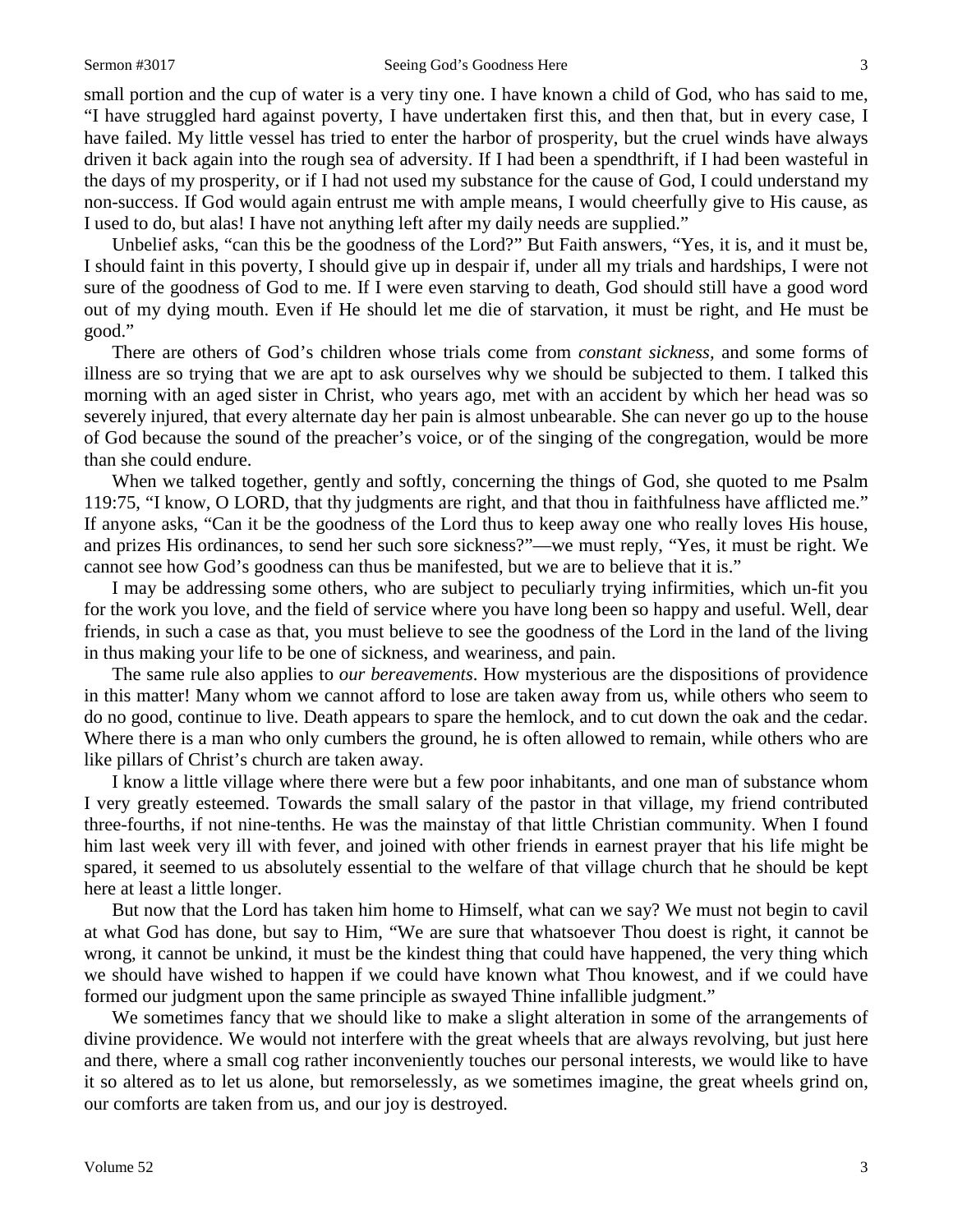What then? Why, let us still say, "Lord, not our will, but thine be done," and let us kiss the hand that wields the rod as much as the one that bestows choice gifts upon us. It is far easier for me to say this than it is for yon poor widow to carry it out—easier for me to say it than it is for that weeping mother, who has seen all her children taken before her to the silent tomb.

But my sisters, my brothers, if it is harder for you, then so much the more earnestly would I urge you to say it, for the very difficulty of the submission, when you have rendered it, would prove the sincerity of your confidence in your God, and bring more glory to Him. So, as we take our friends and relatives to the tomb, and commit the precious dust to the earth, let us still believe to see the goodness of the Lord even there.

If we do not look at our sorrows in that light, we shall faint under our repeated losses and bereavements, but if that is the light in which we view them, we shall see a glory gilding even the graves that cover the bodies of our departed loved ones, and shall rejoice in the full assurance of the goodness of the Lord to us, and even more to those who have gone to be "for ever with the LORD."

Another matter may perhaps, have greatly troubled some of you, namely, *your unanswered prayers*. You have been praying for certain people for a long time, but so far you have received no answer to your supplications. There is a brother here, who has prayed for years for the conversion of his wife, yet she is still unconverted. If he yields to unbelief, he will have many difficult questions to answer. God has said, "Ask, and ye shall receive." You have asked for a thing which, apparently, is for God's glory, yet you have not received it, and this will sometimes be a staggering blow to the earnest pleader.

Some of you have prayed, as I have done, for the life of a friend, or you have sought some other favor from the hands of God, but He has not granted it. I believe there is a brother here, who has carried an unanswered prayer about with him for ten or a dozen years. I have known cases of believers praying for thirty years, and yet not obtaining what they asked for, and some of them, like the worthies of old, have "died in faith, not having received the promises." They have not lived to see one of their children converted, yet their children have been converted, and saved through their prayers too, long after the parents slept in their graves.

In the cases of unanswered prayers, there is always the temptation to believe that God has not been faithful to His promises, so that this bitter draught of unbelief is an addition to the sorrow which you feel at your non-success at the mercy seat. This is the time when you will faint unless you believe to see the goodness of the Lord even now and here. You must feel that, in any case, God's will must be done. You must still continue to pray, for you do not know what God's will is, but you must pray with resignation, after your Savior's perfect model in the garden of Gethsemane, "Nevertheless not as I will, but as thou wilt." You will be comforted and helped if you can look upon your unanswered prayers in that light.

And dear brethren, there is another thing that will sometimes press upon you very heavily, namely, *the desertions which occasionally fall to the lot of the believer as to his communion with God*. Sometimes we are left in the dark. Whether you are or not, I know that I have been where I could not see sun, or moon, or stars, or even get so much as a look from my Master to cheer my sad heart, or a word from His mouth to make my spirit glad.

At such times we must remember that ancient message, "Who is among you that feareth the LORD, that obeyeth the voice of his servant, that walketh in darkness, and hath no light? let him trust in the name of the LORD, and stay upon his God." If you cannot see, you must believe to see, and if your heart feels like a stone, still believe that Christ is your life, and if, instead of holy meditations, your soul is racked with blasphemous temptations and evil thoughts, still hold on to Jesus, sink or swim. If instead of clear evidences of salvation, you are half afraid that the Lord has forsaken you, and given you up, and you fall into an unbelieving frame of mind, go again to the fountain filled with blood, that this sin, like all others, may be washed away.

Trust Christ all the more "when the enemy shall come in like a flood," for then, "the Spirit of the LORD shall lift up a standard against him." Those must be strange Christians who never have any conflict raging within their souls. If that is true Christian experience, I wish I could get it—to be always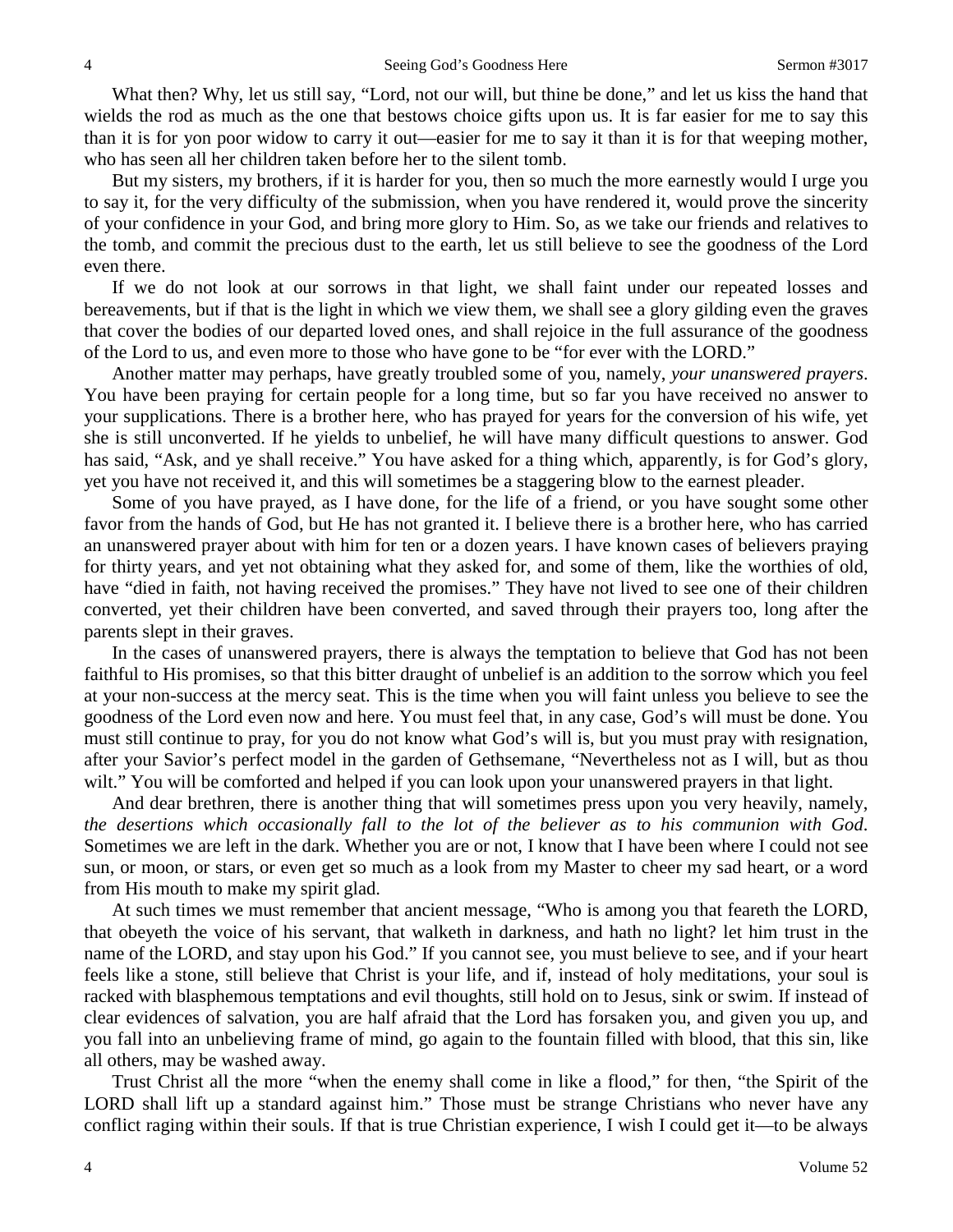at peace and at rest, and never again have to wrestle with sins, doubts and fears. But beloved, if we cannot attain to that position—and I believe that the most of us cannot—let us still walk by faith, for so, we shall walk triumphantly even under the discouragements of our inward spiritual conflicts.

One other point I must mention, and then I will leave this part of the subject. To many believers, the sharpest trials they ever have to endure arise from *troubles connected with the church of Christ*. What a grief it is to the godly when any portion of the church of Christ does not prosper, when bickerings arise among the members, when one brother or sister is jealous of another, and when all our attempts to mend the split only make it worse.

It must be very trying for some of you to have to go on the Lord's-day to listen to a minister who does not edify you, but rather provokes you to wrath, or to attend church meetings, as I know that some do, and find them anything but a means of grace, or to have to meet with professors who, in their common conduct and conversation, instead of leading you onward and upward, do you as much mischief as if they were men of the world. It is sad to see even one of God's ministers sound asleep, and to see other professing Christians careless and worldly, and to see the whole ship of the church like the vessel described by the Ancient Mariner—

#### *"As idle as a painted ship Upon a painted ocean;"*

when there was no motion, no advance, when—

#### *"The very deep did rot."*

It is a dreadful thing when there is such a horrid deathlike calm as this, yet even amidst such trials as these, we must believe to see the goodness of the Lord. We must still believe that the great Head of the church has not forgotten her, that in her darkest times He still wears her name upon His heart, and that He will yet return to her in mercy, cast out all her enemies, repair her broken walls, and cause the banner of His love to float again over her citadel.

**II.** Now secondly, and very briefly, FAITH NOT ONLY BELIEVES IN THE GOODNESS OF THE LORD, BUT SHE EXPECTS TO SEE IT EVEN HERE

*Sometimes she sees it very soon*. God does not guarantee to let His people see here the reason for all His providential dealings with them, but He does occasionally do so. There is many a believer who has lived to see the goodness of God to him. Bernard Gilpin's case was a very clear one. As he was on his way to London to be burned at the stake, his leg was broken, and he had to stop on the road. He said it was all for the best, and so it was, for when he reached London, the bells were ringing, for Queen Mary was dead, and Queen Elizabeth had come to the throne, so he was not burned, the breaking of his leg had saved his life.

Some of us have also seen the goodness of the Lord displayed under very strange circumstances. It was so in connection with that terrible calamity at the Surrey Gardens Music Hall. Notwithstanding all the sorrow and suffering that it brought upon us, as we now look back upon it, we see how God, by means of that calamity, called public attention to the preaching of His Word, and I have no doubt that for every life that was then lost, a thousand souls have since been saved from going down to the pit, so let God's name be praised for that gracious overruling of a terrible crime.

You may not have to wait even a day before you will distinctly see the goodness of the Lord, but you must believe it before you see it. It must be a matter of duty to you to now believe it, and then by and by, it may be a matter of privilege to you to see it.

But *faith does not always expect to see the goodness of God here at once*. She knows that this is the land of mist and fog, and she is glad if she can see even one step before her. Ay, and she is quite satisfied to go on even if she cannot see a step before her. She puts her foot down on what seems to be a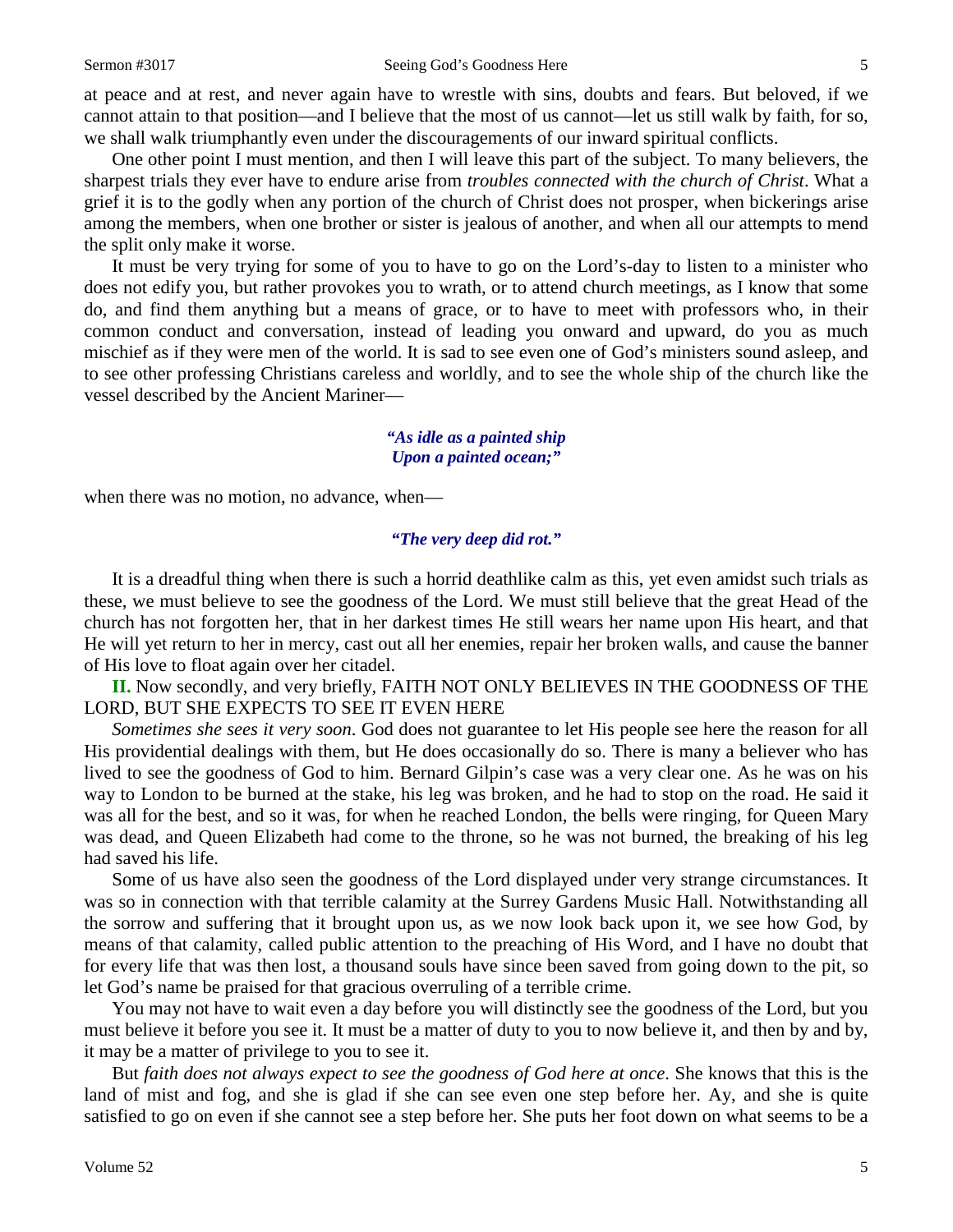thick cloud, but she finds the ground solid beneath her. Without seeing where she is going, she takes the next step, relying upon the faithfulness of God, and again she is safe, and so she pursues her way in the thick darkness, and with greater joy than those who see far ahead, and compliment themselves upon their shrewdness. She knows that the day has not yet dawned, for the shadows have not yet fled away, so while she is in this mortal state, she walks by faith, not by sight.

Faith understands too, that *man is not endowed with that degree of judgment which might enable him, at present, even if the light were clearer, to see the goodness of the Lord distinctly*. With such an intellect as he now has, a child is not likely to see the wisdom of his father in the use of the rod. Even if he is a well instructed child, he may still scarcely be able to see it. The father is the better judge, he has seen more of life, he knows what the child does not know, and foresees what the child does not even dream of.

How can I, who can only see a little pool in front of me, judge as to how the Lord should manage the great ocean? Here am I sailing my tiny toy boat upon a pond, and am I to lay down rules of navigation for God in steering the leviathans of the deep across the shoreless seas? Here am I, an ant of an hour, creeping about upon the little anthill which I call my home, and am I to judge as to how God manages all the affairs of time and eternity? Down, you foolish pride, what know you? You are wise only when you know that you are a fool, but you are such a fool that you do not know even that until God teaches it to you. Lie down then, and trust where you cannot understand.

Faith also knows that *at present, she cannot see the whole plan and procedure of God's providential dealings with men*. We cannot fairly judge the working of providence by gazing at a part of it. There is an old joke about a student who took one brick to the market in order to show the people what kind of house he had to sell, but who could rightly judge of a house by looking at a single brick? Yet this would be less foolish than trying to judge as to the goodness of the Lord by the transactions of an hour.

If instead of trying to measure with a foot ruler, the distance between Sirius and the Pleiades, we would just believe that God has measured that vast distance to an inch, and leave such measurements to the Almighty Mind which can take in the whole universe at one sweep, how much wiser it would be on our part!

God sees the end from the beginning, and when the great drama of time shall be complete, then will the splendor as well as the goodness of the Lord be seen. When the whole painting shall be unrolled in one vast panorama, then shall we see its matchless beauty, and appreciate the inimitable skill of the divine Artist. But here we only look at one little patch of shade, or one tiny touch of color, and it appears to us to be rough or coarse. It may be that we shall be permitted in eternity, to see the whole of the picture, and meanwhile, let us firmly believe that He who is painting it knows how to do it, and that He, who orders all things according to the counsel of His own will, cannot fail to do that which is best for the creatures whom He has made, and preserved in being.

**III.** So finally, THERE IS A WONDERFULLY SUSTAINING INFLUENCE ABOUT THIS PRACTICAL BELIEF IN THE GOODNESS OF THE LORD.

There is a man lying upon the surgeon's operating table, and the skillful surgeon has to cut deeply, why does the man endure that operation? *Because he believes it is for his lasting good*. He believes that the surgeon will not cause him an atom of pain more than is necessary, and therefore he lies quietly and endures it all. But imagine that any of us were there and that we fancied that the operator meant to do us harm instead of good. Then we should rebel, but the conviction that it is all right helps us to play the man, and to bear the pain with patience. That should be your attitude towards God my dear friend. May your belief in His goodness enable you to bear the sharp cuts of the knife which He is using upon you.

He must have been a bold man who was the first to plough the ground, and to bury bushels of good, golden wheat in the earth, but nowadays, our farmers do it as a matter of course. They go to the granary, take out that which is very valuable, go off to where they have made the death trench ready to receive it, and cast it in there, knowing that unless it is cast in there to die, it will not bring forth fruit. But they believe to see the fruit that will spring from it, every farmer, when he sows his wheat, has the golden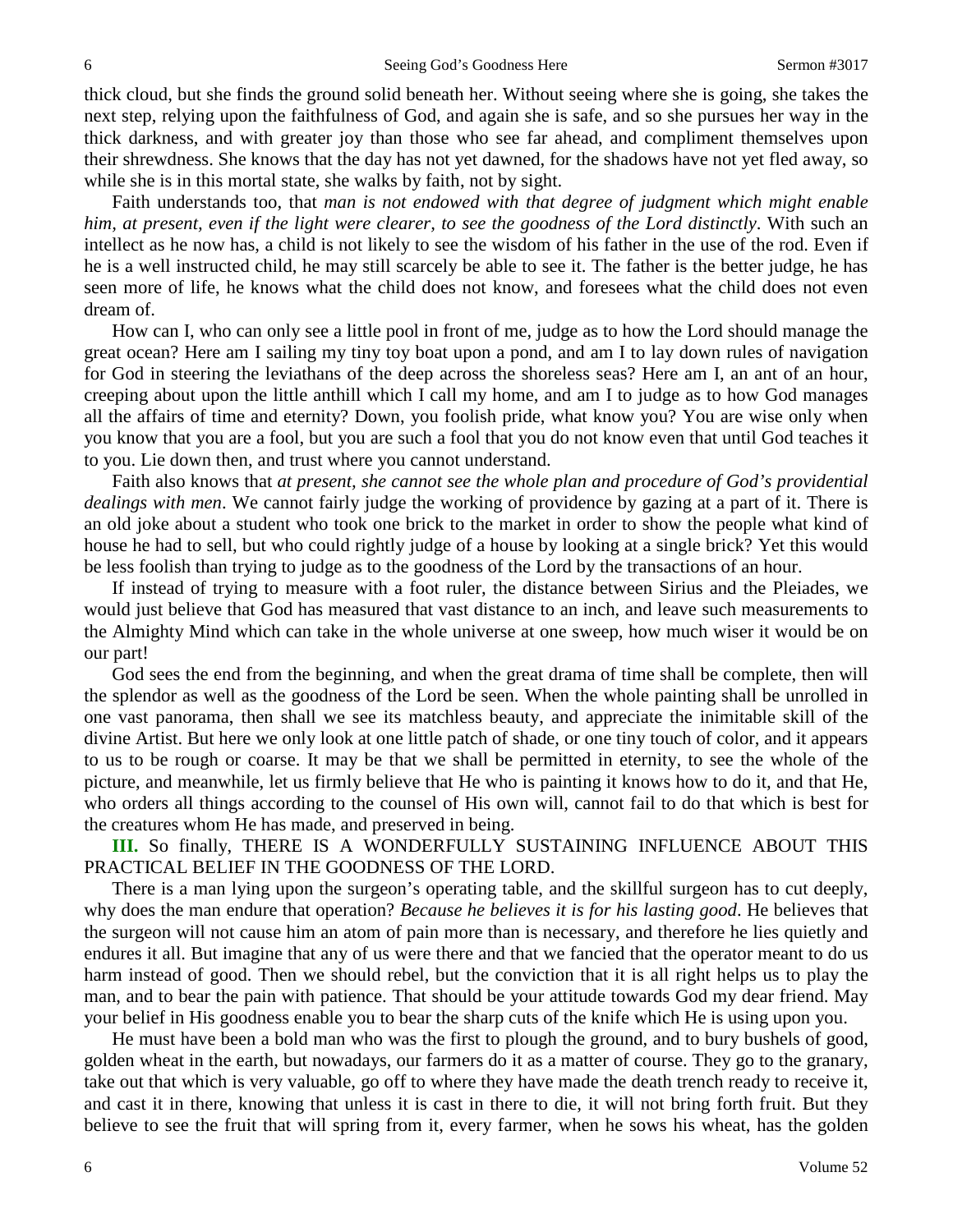sheaves before his mind's eye, and the shouts of the harvest home ring in anticipation in his ear, and therefore, he parts with his treasured store of wheat and parts with it cheerfully.

So, dear friends, let us part with our friends, and part with our health, and part with our comforts, and part with life itself if that is necessary, believing that "our light affliction, which is but for a moment, worketh for us a far more exceeding and eternal weight of glory."

Let me just add, that if there is such sustaining power about believing to see the goodness of the Lord even here, *what must result from the still higher belief of seeing the goodness of the Lord in another and better world than this?* The expectation of that bliss may well bear us up on its wings far above all the trials and troubles of this present life, so let us entreat the Holy Spirit to administer to us this heavenly cordial. Then, in the strength of the Lord, let us go forth to serve Him, with body, soul, and spirit, to the highest degree that is possible to us.

If there are any of you who have never believed, let me just tell you what is necessary ere I close my discourse. The way of salvation is this—Believe God's Word, believe that your Maker cannot lie, trust His Son, whom He has given to be the Savior of all who trust Him, and rely upon what His Word has declared, "He that believeth on the Son *hath* everlasting life." If you trust in Christ, even if you have not a fraction of other evidence of your salvation, you are a saved soul on that evidence alone.

Cast yourself upon Him, and you shall find that declaration to be true to you, "He that believeth on the Son *hath* everlasting life." But if you believe not, remember that this declaration is equally true, "He that believeth not the Son shall not see life; but the wrath of God abideth on him." May God save all of you from that awful doom, for His dear Son's sake! Amen.

#### **EXPOSITION BY C. H. SPURGEON**

#### *PSALM 27*

David is in the darkness of sorrow, his enemies are many and mighty, and they make a dead set against him, and seek to utterly destroy him, but he finds his comfort where every true believer must ever seek his solace, that is, in his God. Thus sweetly does the psalmist sing.

# **Verse 1.** *The LORD is my light and my salvation; whom shall I fear? the LORD is the strength of my life; of whom shall I be afraid?*

David leaves the broken cisterns of the earth which can hold no water, and goes directly to the divine fountainhead. He does not say, "Ahithophel is my light; Uzzia, the Ashterathite, is my friend and my joy," but he says, "JEHOVAH is my light." Candles soon burn out, but the sun shines on, and eventually, "the sun shall be turned into darkness," but JEHOVAH, our God, is "the Father of lights, with whom is no variableness, neither shadow of turning."

David does not say, "Joab is the strength of my life; Benaiah and the Cherethites are my bodyguard," but he says, "JEHOVAH is the strength of my life; of whom shall I be afraid?" It is the height of Christian faith to find everything good in God, and it is an evil hour for us when we begin to trust anywhere but in Him. Build your foundation for eternity on a firm and unyielding soil, O believer, and let every stone that is laid thereon be quarried from the Rock of Ages.

**2.** *When the wicked, even mine enemies and my foes, came upon me to eat up my flesh, they stumbled and fell*.

If we are on the Lord's side, discomfiture of our enemies shall be total and final, they shall fall to the ground. They may be very many, and very varied, so as to be described under two names—enemies and foes, they may be very ferocious, so that, like the wild beasts of the forest, they are ready to tear the flesh of their prey and devour it, and they may be able to make such attacks as actually come upon us, but just at the moment when they think they shall be able to swallow us, our God will interpose for our deliverance. It is marvelous how near to the edge of the precipice of ruin the Lord sometimes lets His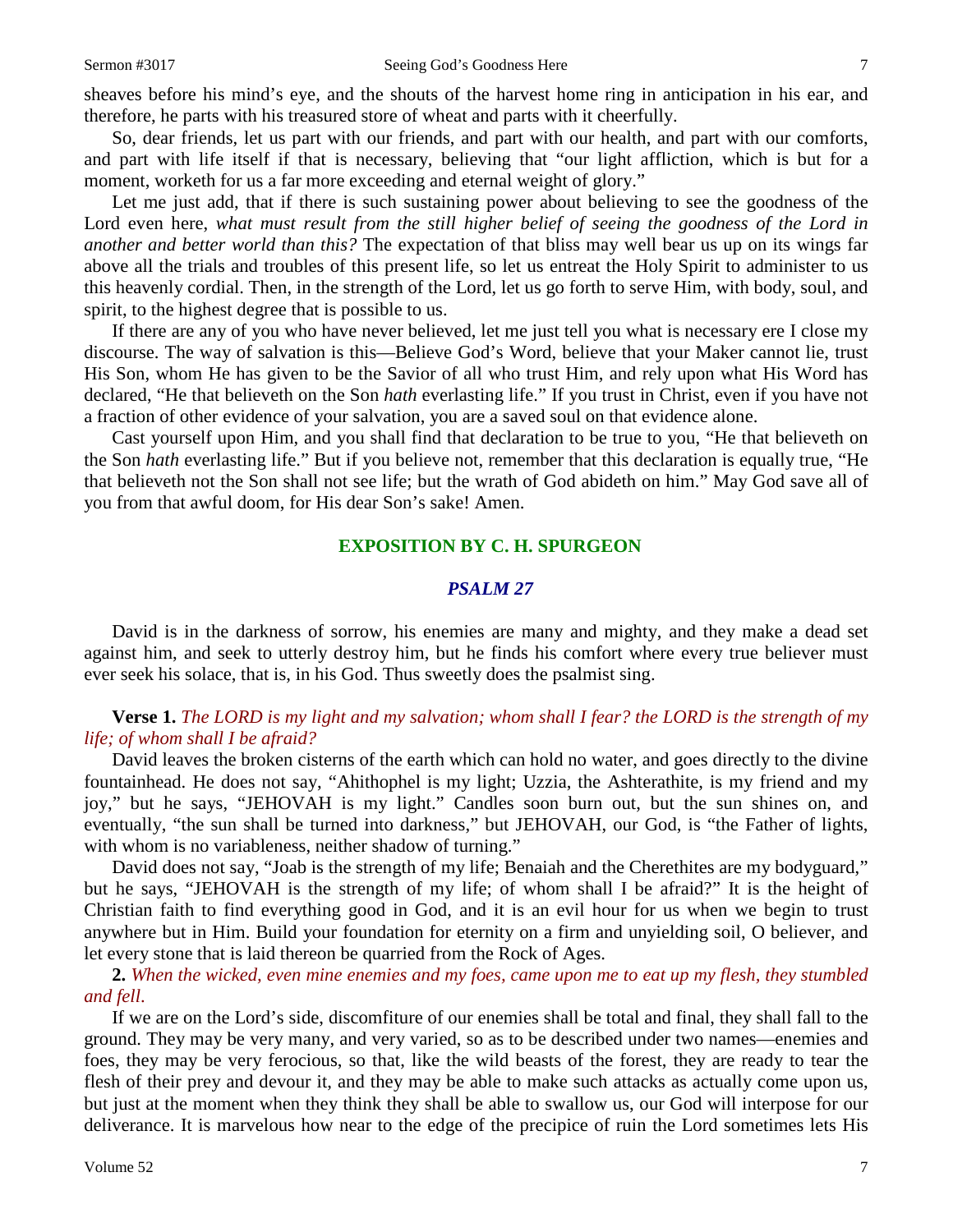people go, yet He always delivers them just at the right moment, and causes their enemies to stumble and fall.

**3.** *Though an host should encamp against me, my heart shall not fear: though war should rise against me, in this will I be confident*.

True and simple faith in God alone always begets courage. It is the man who is trusting to the creature who is the coward, but he who truly trusts in the Creator becomes a hero. Faith is the food upon which God would have His children fed, so, if you would do deeds of daring, lean only upon God, and then you shall have your heart's desire.

**4.** *One thing have I desired of the LORD, that will I seek after;*

A true Christian is a man of one idea, but that one idea is the noblest that ever possessed the human mind, or influenced the human heart. This idea is one which not only finds a lodging in his brain, but he carries it out in the practice of his daily life, "One thing have I desired of the LORD, that will I seek after." And what is that one thing?

**4.** *That I may dwell in the house of the LORD all the days of my life, to behold the beauty of the LORD, and to inquire in his temple*.

That is, to gaze upon the mystery of God in Christ, for is not Christ "the beauty of the LORD?" He is rightly called "the brightness of his Father's glory, and the express image of his person," so all that we need on earth, or in heaven, is a perpetual vision of Jesus Christ, "To behold the beauty of the LORD," and constantly to be enabled to present our petitions in His temple, and to receive gracious answers of peace to our supplications.

> *"Father, my soul would fain abide Within Thy temple, near Thy side; But if my feet must hence depart, Still keep Thy dwelling in my heart."*

## **5.** *For in the time of trouble he shall hide me in his pavilion:*

The pavilion was the many colored tent of the king, embroidered with needlework and richly furnished. It was always placed in the center of the encampment, so that if there were a night attack, the enemy must first break through the ranks of the armed men before reaching the royal pavilion. So the Christian is put into the very center of the Lord's host. God's sovereignty encloses him, and God's angels surround him, and the enemy must first break through the angelic guard, and overcome all the heavenly powers, before any one believer can be destroyed.

## **5.** *In the secret of his tabernacle shall he hide me;*

"The secret of his tabernacle" was the Holy of holies, into which no man but the high priest ever entered, and even he only entered it once a year, but now the Christian is admitted into the holiest place of all, through the sacrifice of Christ, and Christ's atonement and the sovereignty of God conjoin to make the Christian's position absolutely safe forever.

**5.** *He shall set me up upon a rock*.

The Rock of ages is immovable, it stirs not in the fiercest storm that ever rages. God is immutable, He abides the same forever, so that we have three firm grounds of confidence—God's sovereignty, Christ's sacrifice, and God's immutability.

**6.** *And now shall mine head be lifted up above mine enemies around me: therefore will I offer in his tabernacle sacrifices of joy; I will sing, yea, I will sing praises unto the LORD*.

As David's trust was in his Lord, all his praise was to his Lord, and where we place our confidence, there let us also display our gratitude. If we trust in men, it is not surprising if we worship and praise men, but if we alone trust in God, our homage and gratitude will be laid at His feet.

**7-8.** *Hear, O LORD, when I cry with my voice: have mercy also upon me, and answer me. When thou saidst, Seek ye my face; my heart said unto thee, Thy face, LORD, will I seek*.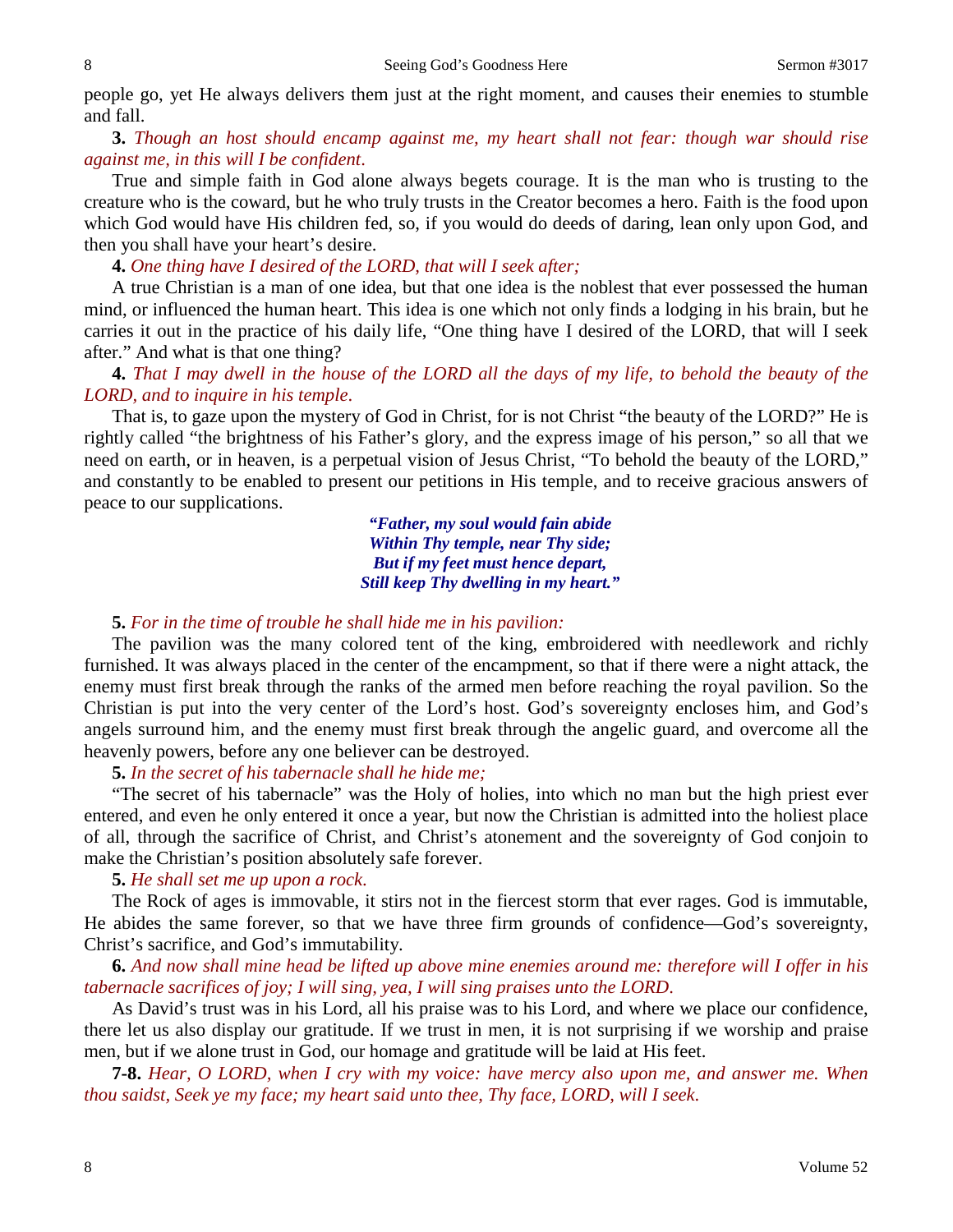Happy is the man who has a tender conscience—whose heart is like the waves of the sea, which are easily moved by the breath of heaven—so that when God breathes upon him by His Holy Spirit, his soul is moved and controlled by that Spirit.

## **9.** *Hide not thy face far from me; put not thy servant away in anger:*

The sharpest trial a Christian can know is to be forsaken of his God. As the very pith of the agony of Christ upon the cross lay in His being deserted by His Father, so the extremity of a believer's anguish is found when he also has to cry, "My God, my God, why hast thou forsaken me?" Send us any trial that You will, O Lord, but let us never lose the light of Your countenance! We are rich in poverty, we are strong in weakness, we are healthful in sickness, we are living even in death while we have our God with us, but if our Lord shall once hide His face from us, we are in trouble indeed.

**9.** *Thou hast been my help; leave me not, neither forsake me, O God of my salvation*.

Beloved brethren and sisters in Christ, use your past experience to encourage you for the present, draw arguments from your past experience to use with God in prayer, even as David did, "Thou hast been my help; leave me not, neither forsake me, O God of my salvation." "When my soul was burdened with sin, thou wast my Helper. Thou didst enable me to look to Christ when I lost friend after friend, when I passed through fierce conflicts with the devil; when I was sick, and health and strength failed me, thou wast my Helper."

Many of you can thus look back upon a long life, and say to God of it all, "Thou hast been my Helper," and this gives you a foothold in your wrestling with the great Angel of the Covenant, so mind that you grasp Him firmly and say, "Leave me not, neither forsake me, O God of my salvation."

**10.** *When my father and my mother forsake me,—*

They are not likely to do that, yet if they should do so, what then?

**10-11.** *Then the LORD will take me up. Teach me thy way, O LORD, and lead me in a plain path, because of my enemies*.

This is a prayer which all Christians have good need to pray, for there are so many enemies who will, if they can, cause us to stumble, so many who watch for our halting, that we need to pray, "Lead me in a plain path, because of my enemies." Yet let me also say to you that it matters not how carefully and warily you may walk, nor how holy you may be, you will be sure to be slandered, ay, and sometimes by Christian people too. There are always some to tell the lie, and others to repeat it, and some to believe in it, and even to rejoice in it. It would be a mercy if some people had no tongues, for if they had none, they would commit far less sin than they do now.

**12.** *Deliver me not over unto the will of mine enemies: for false witnesses are risen up against me, and such as breathe out cruelty*.

David found enemies, and so will you, and the holier you are, the more shall you have of them. Birds pick the ripest fruit, the highest towers cast the longest shadows, and so is it that the highest holiness is generally the object of the most cruel attacks. Well, what are they to do who are passing through this trial? Do? Why go to their God about that as well as about everything else.

**13.** *I had fainted, unless I had believed to see the goodness of the LORD in the land of the living*.

With troubles without, and fears within, and slanderers and enemies of all sorts around him, the Christian had almost fainted, but faith puts the divine smelling-bottle to his nose, and as soon as ever the nostrils perceive the sweet perfume of God's faithfulness, the man is revived, "I had fainted, unless I had believed." So you see that you must do either the one or the other, you must either believe or faint, for by unbelief and sin, a spiritual fainting fit will soon come on.

**14.** *Wait on the LORD: be of good courage, and he shall strengthen your heart: wait, I say, on the LORD*.

Wait on no one else, wait only on Him, and then you shall not be discouraged or faint-hearted, wherefore, "wait, I say, on the LORD."